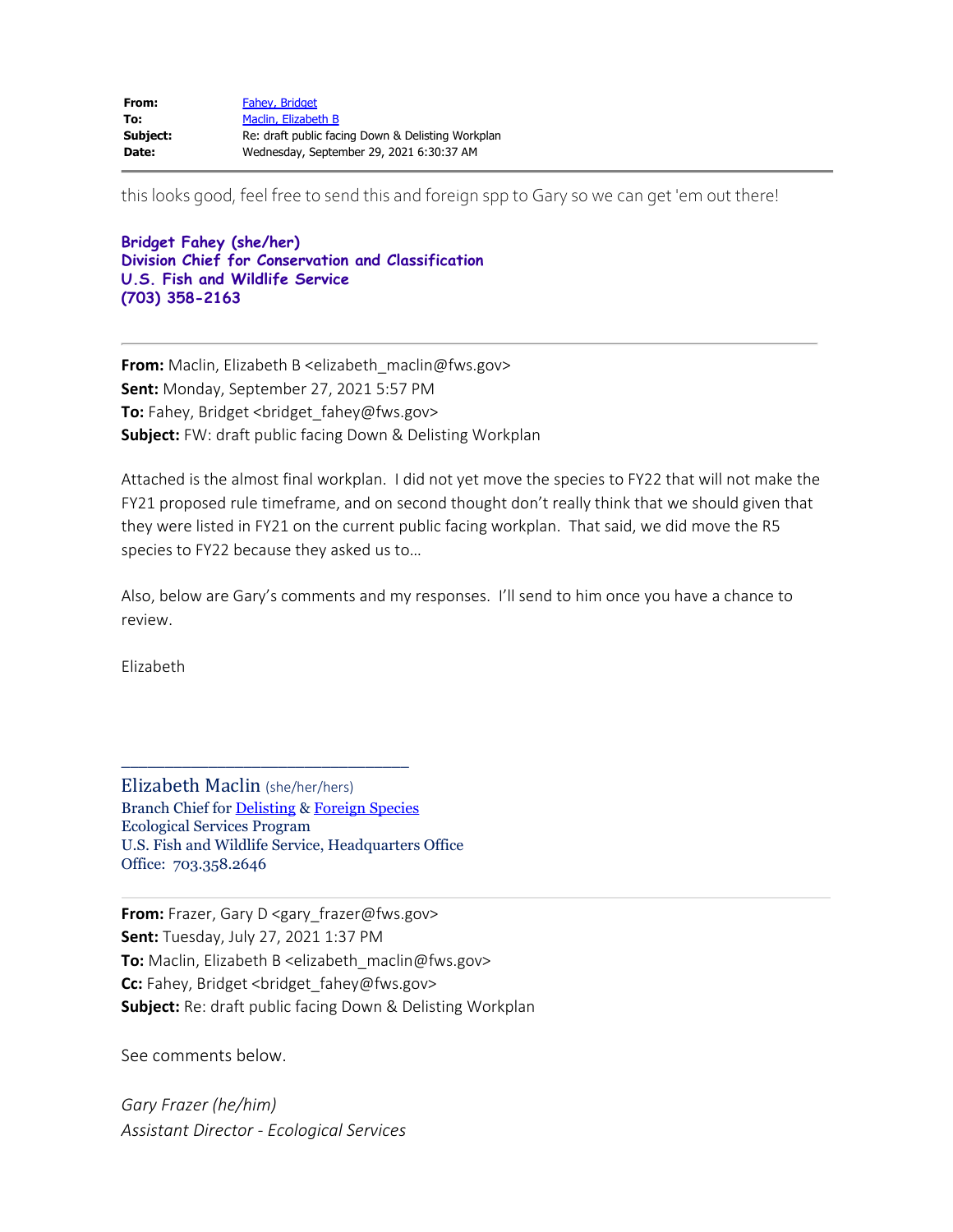## *[gary\\_frazer@fws.gov](mailto:gary_frazer@fws.gov)*

*Ph. (202) 208-4646 Cell (202) 253-4578*

**From:** Maclin, Elizabeth B [<elizabeth\\_maclin@fws.gov](mailto:elizabeth_maclin@fws.gov)> **Sent:** Friday, July 9, 2021 3:05 PM **To:** Frazer, Gary D [<gary\\_frazer@fws.gov](mailto:gary_frazer@fws.gov)> Cc: Fahey, Bridget <br />
climated<br />
Cc: Fahey, Bridget<br />
<br />
Let  $\frac{1}{2}$  fahey@fws.gov> **Subject:** draft public facing Down & Delisting Workplan

Hello Gary-

First, I hope your vacation in the PNW was fabulous, and not too hot!

Second, when you have the opportunity, would you please take a look at the draft public-facing down & delisting workplan and provide feedback to me on it. While reviewing it, I wanted to specifically call your attention to the following:

• Four species in the May 2020 workplan were removed by regional request from this one, including: key deer; southeastern beach mouse; Micronesian megapode; and yellow-billed cuckoo, western DPS (mistakenly included in May 2020 workplan). Let me know if you are comfortable with us simply removing them from the workplan.

We need to align the Fall UA submission with the workplan with regard to key deer. Bridget sent me a note recently that recommended that we leave key deer on the UA, and dropping it from this workplan will send a confusing message. **CORRECTED**

• In a few instances (e.g., whooping crane), the region has had an RTM, but has not yet released the 5-year review with the proposed action to the public, and instead are planning to do so when the proposed de/downlisting rule is published. In such cases, the region has requested that the species not be on the public facing workplan. From a transparency standpoint, how should we handle moving forward?

I don't understand the Region's thinking here. Are they expecting to finalize the 5-year review for a while, not envisioning moving forward within 3 years with a proposed rule, or is there some other reason they want to keep their action off the de/downlisting plan? Is there a workplan that is not public facing**? I AM NOT SURE WHY THEIR PROCESS IS TO HOLD THE RESULT OF THE 5-YEAR REVIEW UNTIL THE PROPOSED RULE. IT SEEMS TO BE OUTREACH RELATED – MAKING AN ANNOUNCEMENT ALL AT ONCE. WE ARE DRAFTING A MEMO THAT OUTLINES HOW TO ADD SPECIES TO THE WORKPLAN TO HELP ADDRESS THIS MOVING FORWARD.**

 $\bullet$  We are missing statutory deadlines for final rules in a number of instances ( $\sim$ 10). Caitlin and I raised the issue with SAT liaison team this week -- the primary reason given was workload/priority setting at the field office level, but also time constraints related to addressing public comments in the final rules (R4) and initiating tribal coordination (R6). We